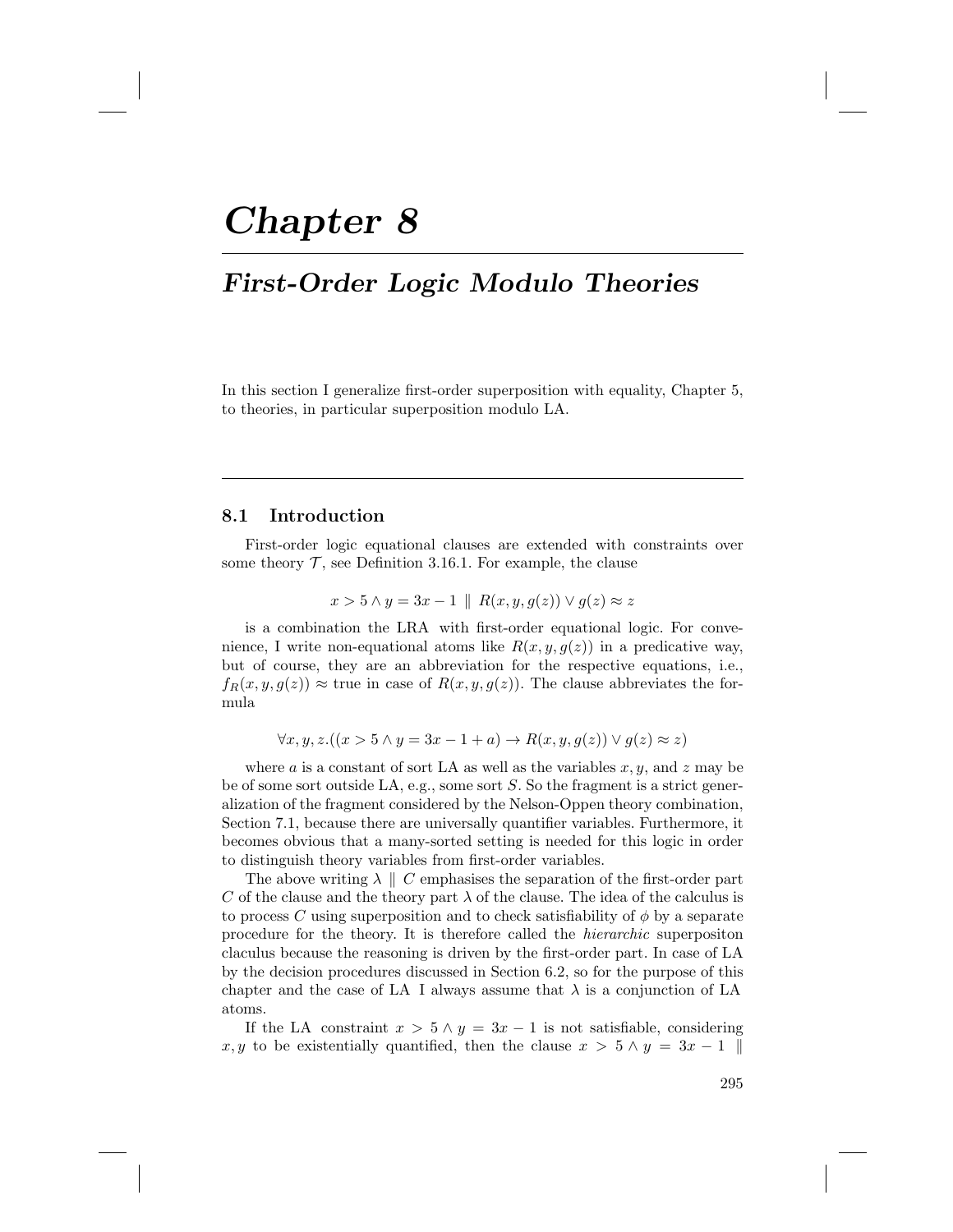### 296Automated Reasoning – The Art of Generic Problem Solving July 11, 2017

 $R(x, y, g(z)) \vee g(z) \approx z$  is a tautology. The idea of the hiearchic superposition calculus is to derive the empty constraint clause  $\phi \parallel \perp$  by superposition and then check satisfiability of  $\phi$  to eventually justify the refutation. Basically, that's the idea of the calculus and is a very natural way of thinking about reasoning of a combination. However, the resulting language is very expressive resulting in additional needed assumptions for a complete calculus.

The LRA clauses over a simple unary first-order predicate  $N$  actually encode the natural numbers.

$$
|| N(0) \n x < 0 || \neg N(x) \n y = x + 1 || \neg N(x) \lor N(y) \n 0 < x \land x < 1 || \neg N(x) \n x > 1 \land y = x - 1 || \neg N(x) \lor N(y)
$$

The first clause says  $0$  is in  $N$ . The second that no negative rational number is in N. The third expresses that if x is in N, so is  $x + 1$ . The fourth excludes all rationals between  $0$  and  $1$  from  $N$ . Finally, the fifth clause together with the fourth clause excludes any rational number strictly larger than 1 that is not a natural number from N.

Note that both first-order logic as well as the first-order LRA theory are not expressive enough to encode the nataral numbers. The combination is. So the hierarchic superposition calculus can no longer be a semi-decision procedure for unsatsifiability, in general. Unsatisfiability of a hierarchic clause set is undecidable, in general.

Next the above clauses are extended by four further clauses with an additional LRA constant a and an additional free predicate P.

$$
x = a \parallel N(x)
$$
  
\n
$$
\parallel P(0)
$$
  
\n
$$
y = x + 1 \parallel \neg P(x) \lor P(y)
$$
  
\n
$$
x = a \parallel \neg P(x) \lor \neg N(x)
$$

The first clause expresses  $a$  is a natural number. But then from the next three clauses  $n = a \parallel \perp$  is derivable, i.e.,  $n \neq a$ , by superposition for any natural number  $n$ . There is no overall refutation since any finite conjunction of atoms  $a \neq 1 \wedge a \neq 2 \wedge \dots$  is satisfiable. Therefore, by adding a single constant of the arithmetic sort, i.e., an additional existentially quantified variable, the logic is not compact anymore. Note that just adding the clause  $x = a \parallel \neg N(x)$ imemdiately yields a refutation with the clause  $x = a \parallel N(x)$ .

An alternative would be to move the constant a to the first-order side.

$$
|| N(a)
$$
  
\n
$$
|| P(0)
$$
  
\n
$$
y = x + 1 || \neg P(x) \vee P(y)
$$
  
\n
$$
|| \neg P(a) \vee \neg N(a)
$$